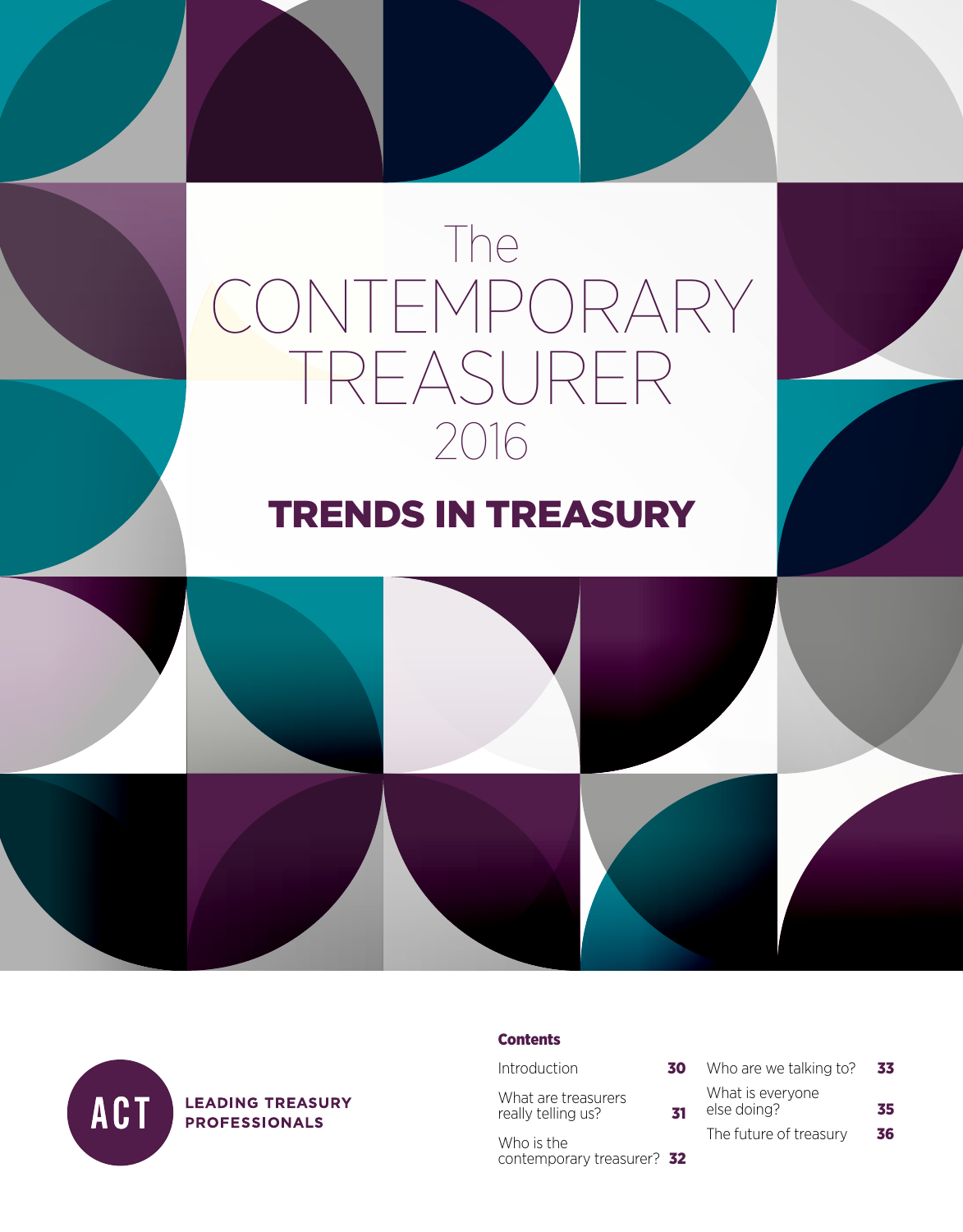### Introduction

As a professional body, the ACT has two primary concerns: to advance the interests of its members and students, and to enhance the understanding and appreciation of corporate treasury as a discipline in financial and business management

or a fourth year, the ACT has commissioned<br>a comprehensive, completely independent<br>survey of treasurers' attitudes towards the<br>evolving influence of treasury on corporate<br>financial strategy and business growth. The survey or a fourth year, the ACT has commissioned a comprehensive, completely independent survey of treasurers' attitudes towards the evolving influence of treasury on corporate represents a random sample of 191 treasurers, which is the largest group we (or any professional treasury body) have worked with to date on a global basis. These individuals are mainly, but not exclusively, ACT members and students working in non-financial organisations across the world, from west to east and north to south. This is the real voice of treasurers from the only Chartered body for the profession.

Corporate treasury is a profession built on the foundation of a number of financial, business and personal disciplines. The ACT defines these in its Competency Framework and considers them to be the skills and capabilities needed by treasury professionals to operate successfully in today's challenging business

environment. From tactical to strategic issues, treasury is about advising on appropriate choices, the trade-offs and compromises involved, and executing corporate business policy.

The analysis and results of this continuing project helps the ACT and, by extension, other treasury associations we work with globally, to provide evidence-based support for our interactions with policymakers, legislators and regulators.

Additionally, this report helps inform our own work when providing professional training and delivering professional qualifications to individuals in both nonfinancial and financial organisations. And equally as important, it allows the treasury profession to speak with authority and integrity on the role that treasurers play in making their organisations successful.

The ACT's Competency Framework can be found at www.treasurers.org/competencyframework

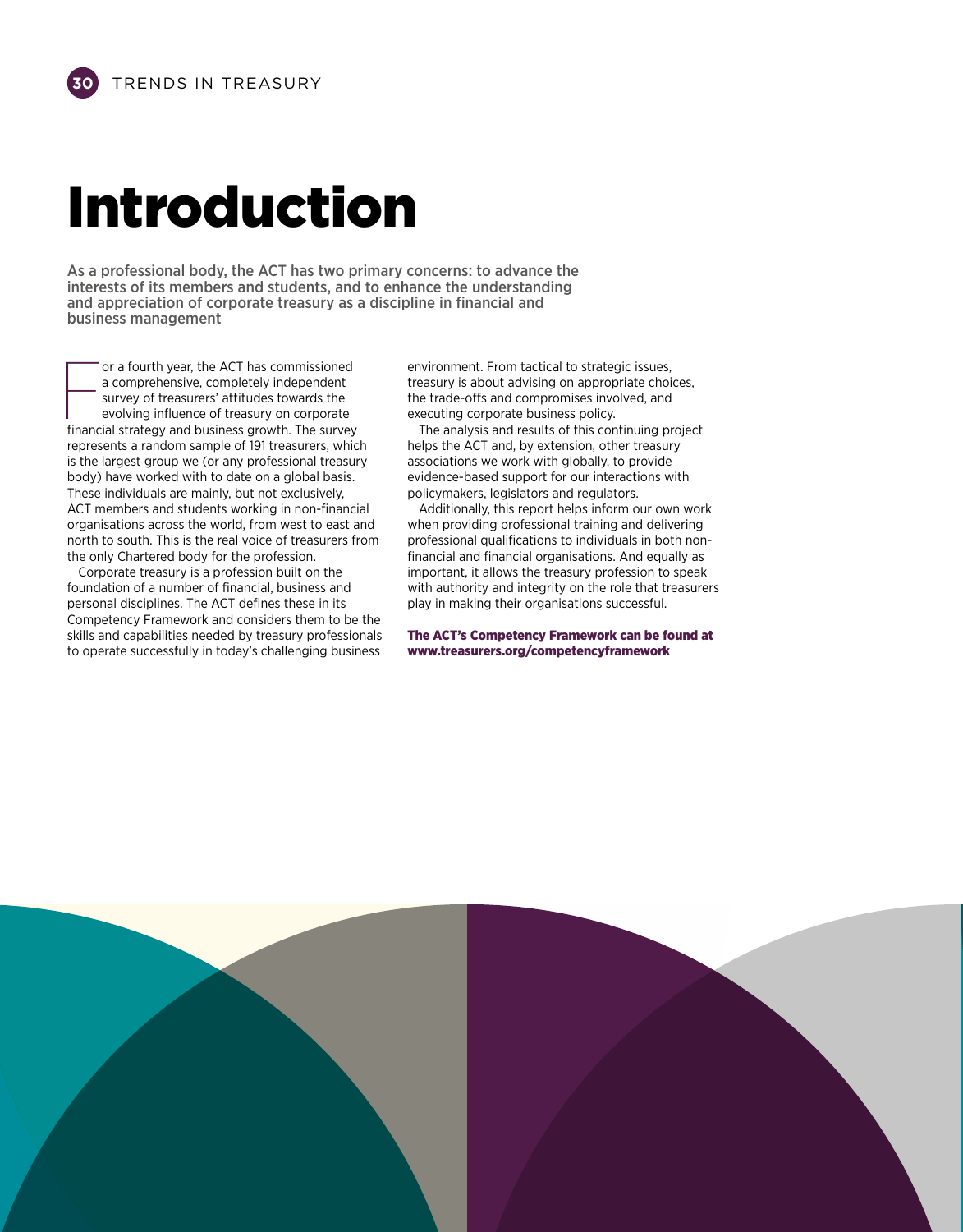### What are treasurers really telling us?

**Strategic focus:** the amount of time treasury is spending on strategic issues is rising and this is the area most expected to see increased activity over the coming 12 months.

Pessimism wins: the cost of credit has started to increase over the past 12 months and further rises are expected.

**Trusted adviser**: more boards are asking for further advice from their treasuries – and then acting upon what they hear.

Regulatory drag: there is a continuing negative, albeit resigned, response from treasurers to the increase in financial regulation.

**Technology drivers:** while it is probable that treasury technology investment will remain stable or perhaps increase, treasurers are unlikely to be early adopters of wider fintech innovations.

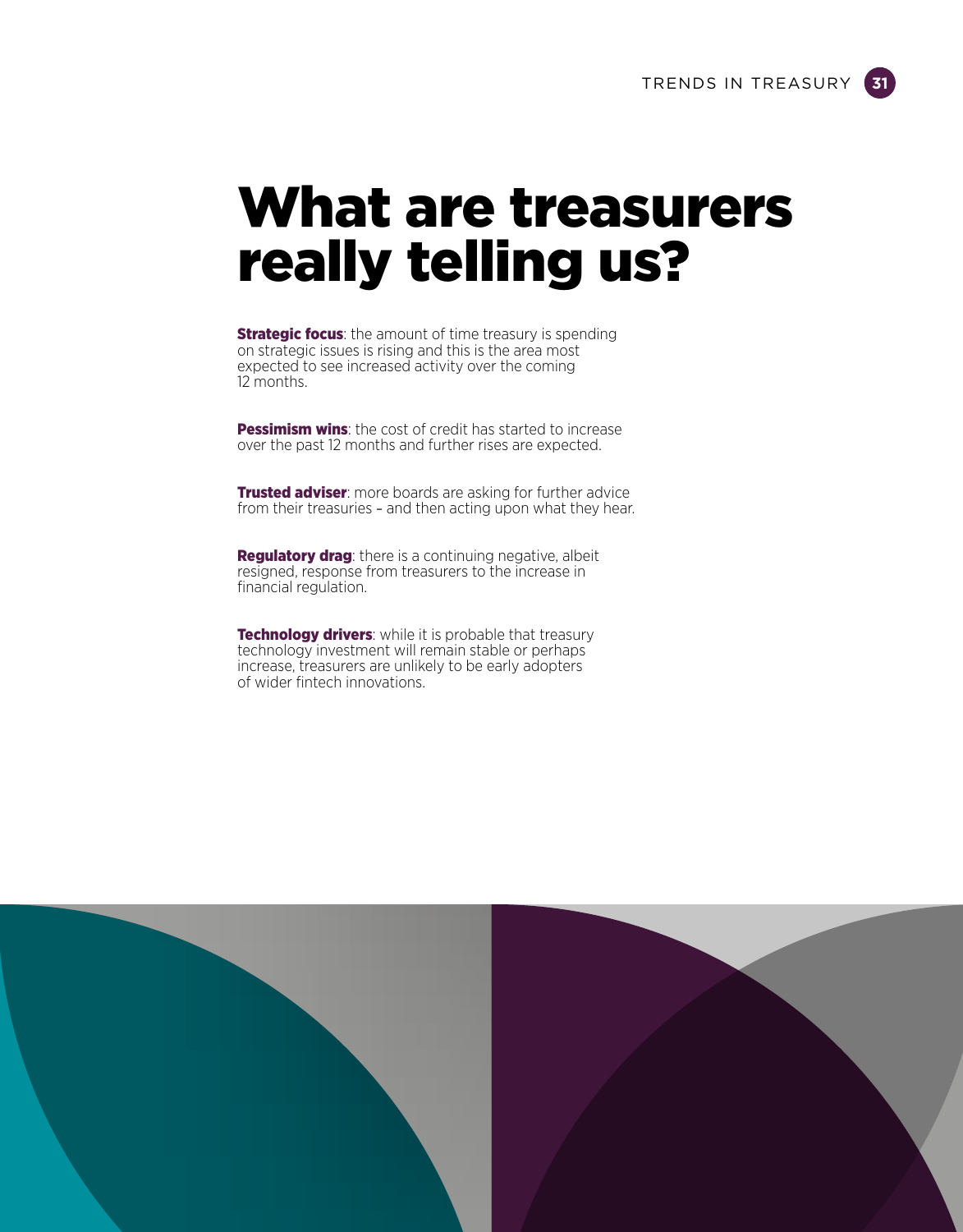### Who is the contemporary treasurer?

For the first time in our series, we have asked respondents themselves to distinguish whether activities they carry out as part of their role are strategic or operational

ach to their own, but the question highlights where individuals think their activity is most focused.

ach to their own, but the question highlights where individued think their activity is most focused.<br>The growth and development of the treasury profession has generally been concentrated in larger corporates, and just of 7 The growth and development of the treasury profession has generally been concentrated in larger corporates, and just over £1bn. The bigger the business, the weightier the issues; which is why we see a greater emphasis on strategy in businesses with more than £10bn of sales. Within these larger businesses, treasurers report that they spend 32% of their time on strategic issues.

But we are also seeing the rise of professional treasury roles in companies with sales as low as £200m, which suggests that treasury is being recognised as a strategic partner for business across all sizes of companies.

In general, our treasurers expect to spend more time on business strategy, risk and corporate funding, with operations and controls declining in focus. Clearly, this will vary by business, geography and need, but it says to us that the role of treasury is widening, with treasurers becoming involved in these issues to a greater extent, even if not at the leading edge within their organisations. (See figures 1 and 21 )

Experience matters, of course – not to mention being professionally qualified, but our age and gender profiles are moving down the curve, which reflects the growth of the profession and the numbers of newer entrants. More than 85% of those surveyed had more than five years' treasury experience, which is why their opinions count. (See figure 3)

#### **WHAT RESPONDENTS MEAN BY STRATEGIC VERSUS FUNCTIONAL ACTIVITIES**



#### FIGURE 1. **DAY-TO-DAY ACTIVITY COMPARED WITH A YEAR AGO**

For treasury leaders asked: are you spending more or less time on these activities compared with one year ago?

E | + More time on risk management + More time on capital and liquidity management + More time on business strategy + More time on corporate finance + More time on pensions management - Less time on treasury operations and controls + More time on other topics 37% 18% 27% 12% 2% 38%

#### For individuals in other treasury roles asked the same question:

| • More time on risk management                                                                            | 40% |
|-----------------------------------------------------------------------------------------------------------|-----|
| • More time on capital and liquidity management                                                           | 37% |
| • More time on business strategy                                                                          | 18% |
| • More time on corporate finance                                                                          | 27% |
| • More time on pensions management                                                                        | 12% |
| - Less time on treasury operations and controls                                                           | 2%  |
| • More time on other topics                                                                               | 38% |
| For individuals in other treasury roles asked the same question:                                          |     |
| • More time on risk management                                                                            | 36% |
| • More time on capital and liquidity management                                                           | 29% |
| • More time on business strategy                                                                          | 33% |
| + More time on corporate finance                                                                          | 11% |
| • More time on pensions management                                                                        | 2%  |
| • More time on treasury operations and controls                                                           | 1%  |
| • More time on other topics                                                                               | 50% |
|                                                                                                           |     |
| FIGURE 2. CHANGES EXPECTED IN THE NEXT 12 MONTHS                                                          |     |
| When asked whether they expected to spend more or less time on these activities<br>in the next 12 months: |     |
| • More time on risk management                                                                            | 32% |
| • More time on capital and liquidity management                                                           | 29% |
| • More time on business strategy                                                                          | 35% |
| • More time on corporate finance                                                                          | 17% |
| • More time on pensions management                                                                        | 4%  |
| - Less time on treasury operations and controls                                                           | 6%  |
| + More time on other topics                                                                               | 26% |

#### FIGURE 2. **CHANGES EXPECTED IN THE NEXT 12 MONTHS**

| • More time on risk management                                                                            | 36% |     |
|-----------------------------------------------------------------------------------------------------------|-----|-----|
| • More time on capital and liquidity management                                                           | 29% |     |
| • More time on business strategy                                                                          | 33% |     |
| • More time on corporate finance                                                                          |     | 11% |
| • More time on pensions management                                                                        |     | 2%  |
| • More time on treasury operations and controls                                                           |     | 1%  |
| • More time on other topics                                                                               | 50% |     |
| FIGURE 2. CHANGES EXPECTED IN THE NEXT 12 MONTHS                                                          |     |     |
| When asked whether they expected to spend more or less time on these activities<br>in the next 12 months: |     |     |
| • More time on risk management                                                                            | 32% |     |
| • More time on capital and liquidity management                                                           | 29% |     |
| • More time on business strategy                                                                          | 35% |     |
| • More time on corporate finance                                                                          |     | 17% |
| • More time on pensions management                                                                        |     | 4%  |
| - Less time on treasury operations and controls                                                           |     | 6%  |

#### FIGURE 3. **EXPERIENCE**

Our respondents have an average of 13 years' experience in treasury and 86% have five-years-plus in treasury:



1 Figures 1 and 2 are net percentages 1 Figures 1 and 2 are net percentages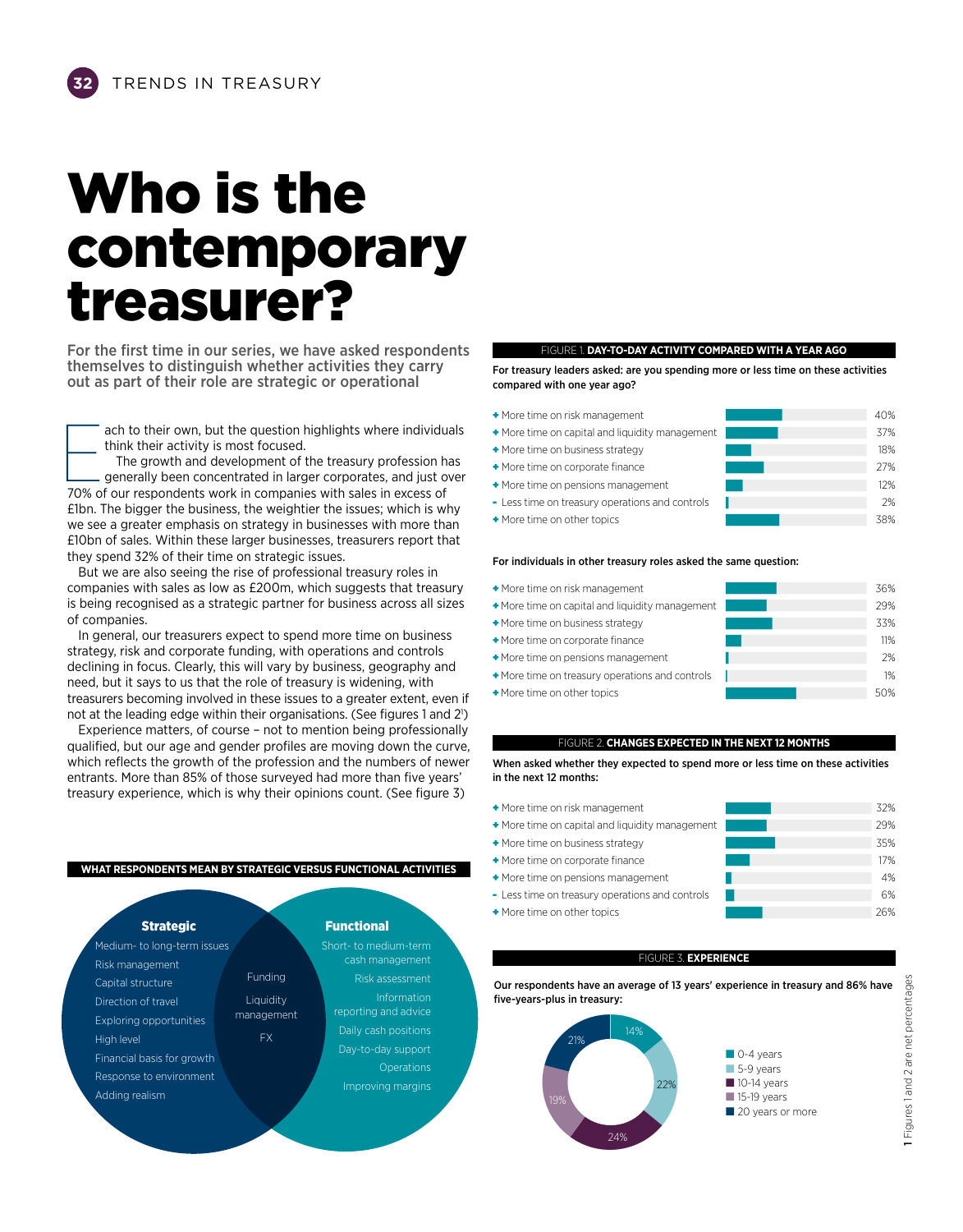### Who are we talking to?

The visibility of treasurers to their boards seems to be improving over time, judging by answers from the four years we have conducted this survey

(e) have seen increases once again this year for most<br>groups, but it is noticeable that EU treasurers and the<br>in government organisations in particular are report<br>higher levels of exposure than their counterparts<br>elsewhere groups, but it is noticeable that EU treasurers and those in government organisations in particular are reporting higher levels of exposure than their counterparts elsewhere. (See figure 4)

The subjects that respondents report on to their boards tend to reflect the main areas of treasury activity, so capital and liquidity management and risk management remain the topics most commonly reported on to boards. Corporate finance is the third most reported topic, although it is more commonly addressed by continental Europe-based treasurers than by those in the UK. That's the case for business strategy reports and pensions management, too.

We also looked this year at reporting by business type and found that different industries place different emphasis on particular aspects of their reporting. So, for instance, wholesale and retail companies place a greater premium on risk management and treasury operations and controls. Treasurers working in utilities are more likely to report on pensions management (45% of them) than overall (26%). Both manufacturing and wholesale and retail companies show higher than average levels of reporting on improving working capital (77% against an average of 61%) and supply chain finance (50% compared with an average of 31%).

So, if treasurers are talking to boards about funding options, what does that say about the funding they have? Unsurprisingly, debt capital markets are represented slightly higher up the chain for UK companies than for treasurers based in continental Europe or the Middle East. For smaller and non-public companies, bank finance still rules the roost, although asset-based finance appears important for smaller companies (below £250m sales). (See figure 5)

One area where treasurers are clearly living up to their cautious reputation has been their inability to predict the relative cost of credit. For three years, respondents have predicted that credit would become more expensive over the ensuing 12 months – and for three years, they have been wrong. Well, in the past year that caution has proved well founded – the cost of credit has moved upwards in the past 12 months. There is also broad agreement that the increased cost anticipated for next 12 months will be bad for business. Perhaps some treasurers haven't heard the ACT's message in the past few years to "fund early, fund often and fund long!" (See figure 6)

One area where treasurers are clearly living up to their cautious reputation has been their inability to predict the relative cost of credit

#### FIGURE 4. **THE ROLE OF THE TEAM NOW AND FIVE YEARS AGO**

All treasurers



- $\blacksquare$  Said we define the strategic path of the business (compared with 4% five years ago)
- $\blacksquare$  Said we provide advice to the business to assist with strategy development (41% five years ago)
- $\blacksquare$  Said we provide information to the business to assist with strategy development (38% five years ago)
- Said we are not involved in business strategy development (7% five years ago)
- Said they don't know (10% five years ago)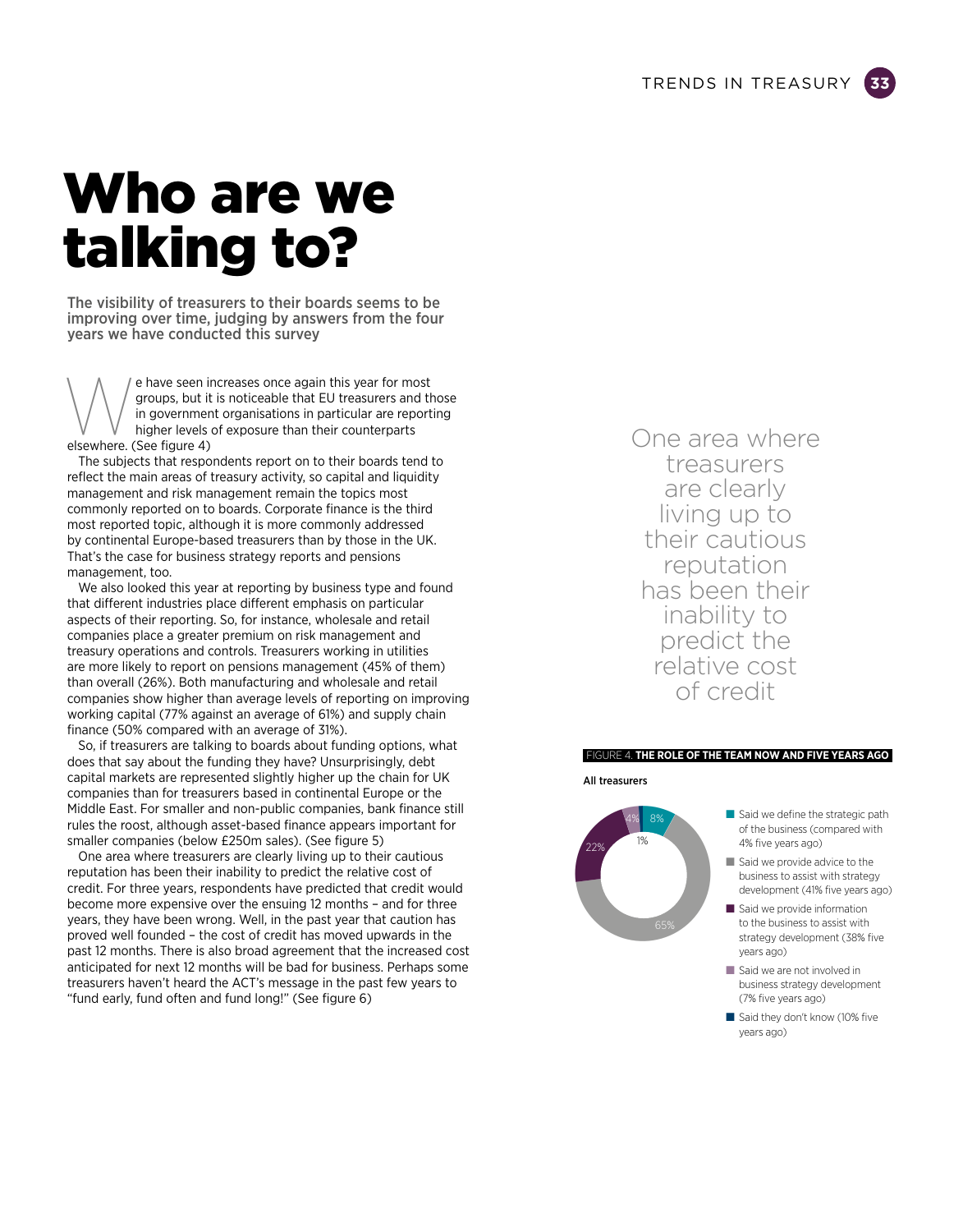FIGURE 5. **CURRENT FUNDING BY ORGANISATION SIZE**





#### **Companies with under £249m in turnover**



#### **Companies between £250m and £999m in turnover**



**Companies between £1bn and £10bn in turnover**



#### ■ Bank finance ■ Debt capital markets Equity capital markets Supply chain finance **Inproving working capital**

- 
- Asset-based lending
- Other

#### **Companies of more than £10bn in turnover**



#### FIGURE 6. **RELATIVE COST OF CREDIT – A CHANGE, BUT NOT FOR THE BETTER**

When asked about the cost of credit (net positions):

#### **Out of all treasurers** 10022

22% found credit more expensive in 2016 than in the previous year

61% expect the cost of credit to increase in the coming year

#### **In the UK**

11% found credit more expensive in 2016 than in the previous year

61% expect the cost of credit to increase in the coming year

#### **Rest of world**

33% found credit more expensive in 2016 than in the previous year

59% expect the cost of credit to increase in the coming year

#### **In the EU**

No net difference in cost of credit from 2015 to 2016

**43%** expect the cost of credit to increase in the coming year

#### **In the Middle East**

66% found credit more expensive in 2016 than in the previous year

72% expect the cost of credit to increase in the coming year

#### **In Asia-Pacific**

40% found credit more expensive in 2016 than in the previous year

80% expect the cost of credit to increase in the coming year

#### **In North America**

50% found credit more expensive in 2016 than in the previous year

60% expect the cost of credit to increase in the coming year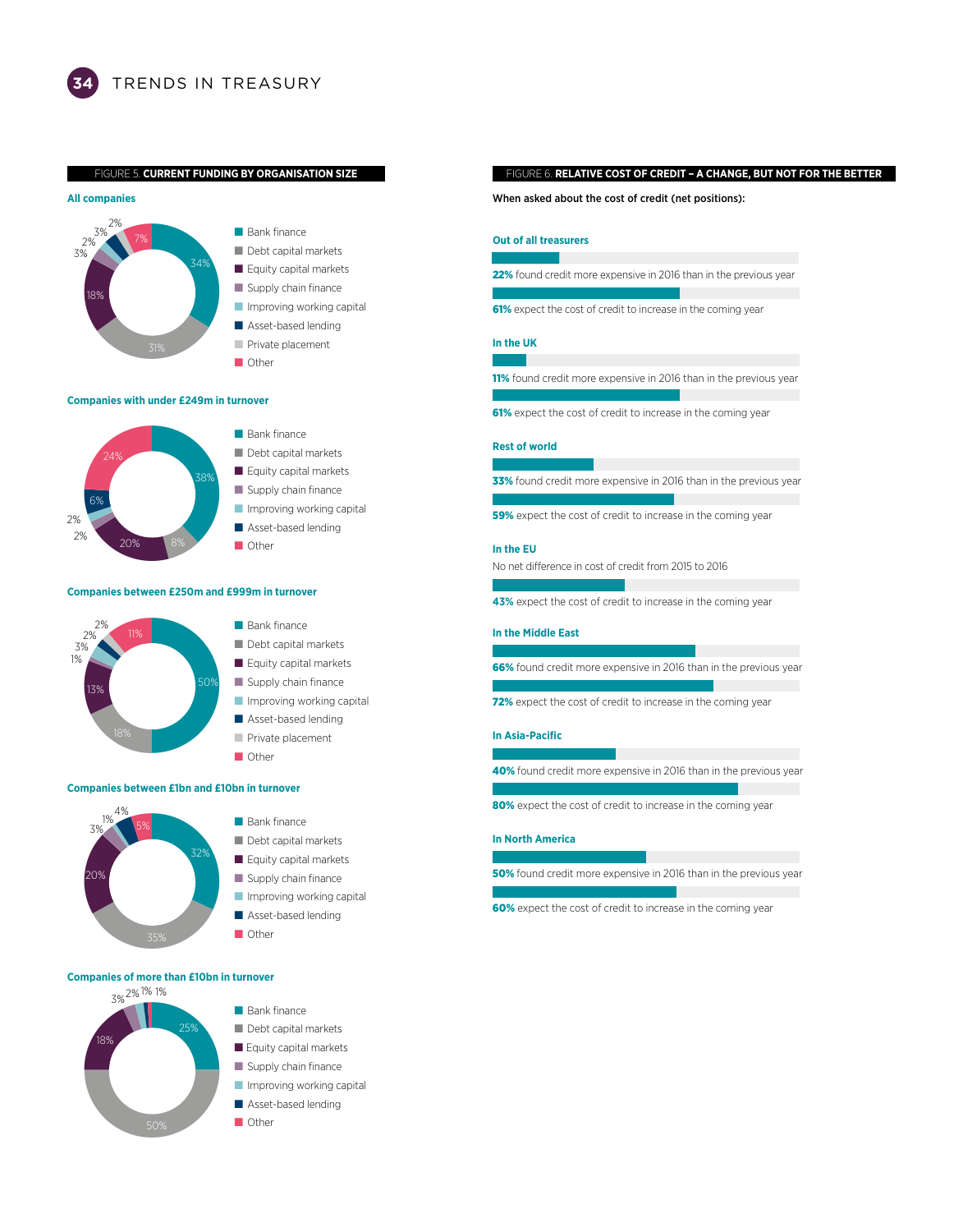### What is everyone else doing?

In last year's report, we commented on the involvement of treasurers in new business and market development

The picture remains cloudy this year with some inconsistent results. For example, 19% of treasurers in businesses with more than £10bn of sales say they are not consulted at all, whereas, in companies with sales below £250 he picture remains cloudy this year with some inconsistent results. For example, 19% of treasurers in businesses with more than £10bn of sales say they are not consulted at more than half of treasurers say they are closely involved. A case of larger businesses having too many riches, or smaller ones recognising their talented staff, perhaps?

Treasury technology is playing a stable role. Almost all respondents plan to increase treasury technology investment or keep it at current levels. In fintech we have an almost perfect statistical model between innovators and laggards. In fact, treasury is slightly behind standard societal expectations when it comes to adopting new technology – a reflection of treasurers' famed sense of caution. (See figure 7)

#### FIGURE 7. **ADOPTING NEW TECHNOLOGY**

When asked about fintech (and disregarding the 'unawares' and 'don't knows'), treasurers surveyed gave responses very similar to the standard statistical model:

#### **Innovators**

| Sample           | .3% |
|------------------|-----|
| Diffusion theory | .3% |

#### **Early adopters**

| Sample           | 12% |
|------------------|-----|
| Diffusion theory | 14% |

#### **Early majority**

| Sample           |  | 30% |
|------------------|--|-----|
| Diffusion theory |  | 34% |

#### **Late majority**

| Sample           |  | 34% |
|------------------|--|-----|
| Diffusion theory |  | 34% |
| Laggards         |  |     |
| Sample           |  |     |

| Sample           |  | 22% |
|------------------|--|-----|
| Diffusion theory |  | 16% |

#### FIGURE 8. **RESPONDING TO FINTECH**

#### When asked: what has been your department's response to the expansion of fintech in terms of dealing with its financial activities?

- Said my department is a fintech innovator
- $\blacksquare$  Said my department is very early to adopt fintech
- Said my department adopts fintech as it sees fintech systems being used successfully by early users
- $\blacksquare$  Said my department adopts fintech systems only once the majority of the market is using them
- Said my department is very slow to adopt or unlikely to adopt fintech until traditional solutions are no longer available
- Said my department was not aware of the expansion of non-bank fintech tools ■ Don't know/not applicable

#### **All treasurers**







**Asia-Pacific North America**

30%



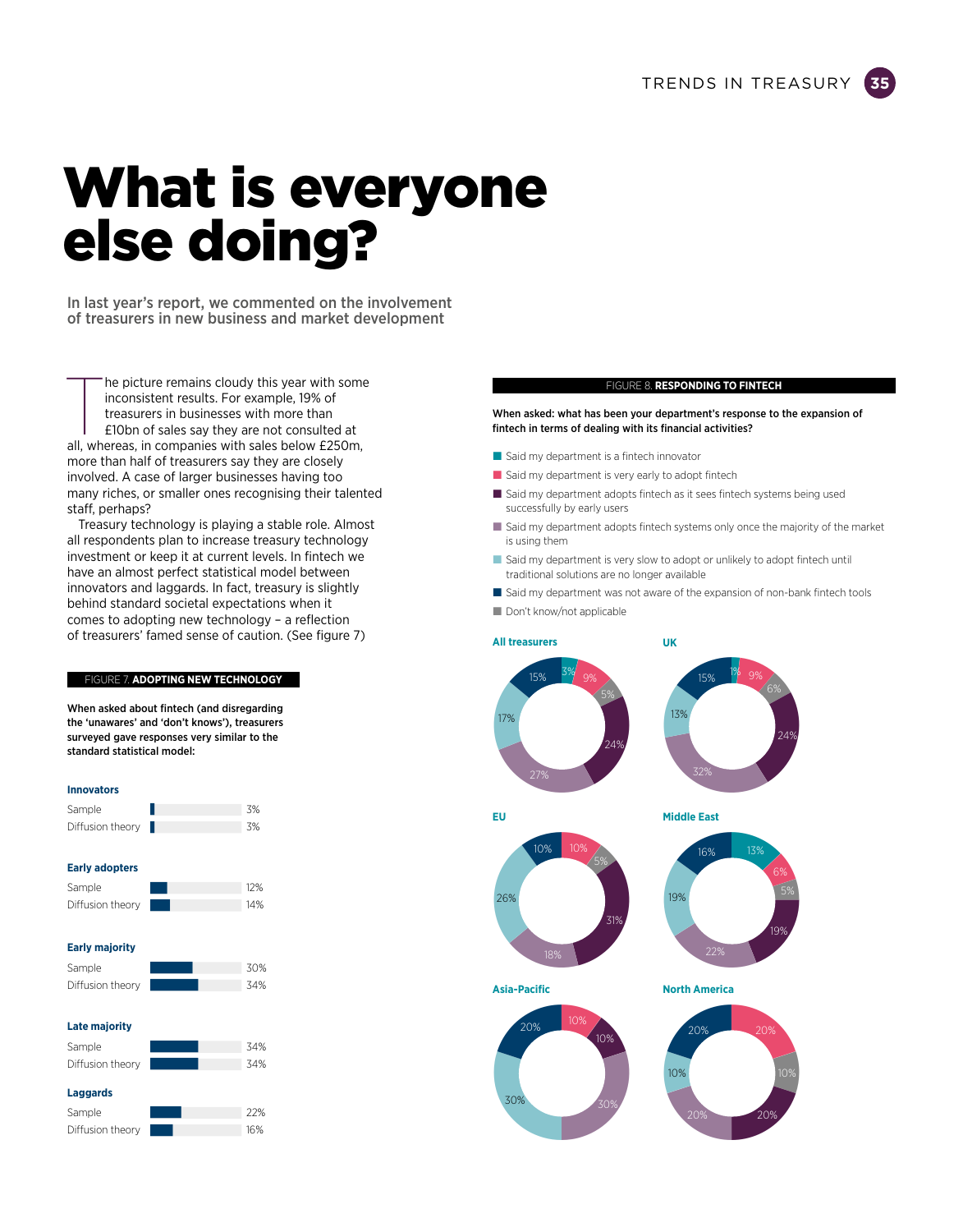## The future of treasury

As in previous years, we asked our survey group questions about a range of topical issues

Inancial regulation – and not just within financial services<br>businesses – is still seen as having a net negative effect,<br>although largely this is no worse than its peak in 2014.<br>Interestingly, those with more functional ro inancial regulation – and not just within financial services businesses – is still seen as having a net negative effect, although largely this is no worse than its peak in 2014. Interestingly, those with more functional roles find regulation leadership roles. This suggests not only that we're getting used to pointless bureaucracy, but that younger treasury staff see regulation as part of the job.

The good news is that treasurers remain positive and generally satisfied about their role and the level of stimulation it brings to working life. With limited outliers, there is higher indication of increased interest over the previous five years now than was reported in 2014's survey. Additionally, treasurers in strategic roles on balance find higher levels of satisfaction and lower levels of frustration than those in more functional roles. That's the nature of career progression. (See figure 9)

Last year's survey also talked about the skills young treasurers lack and the message is repeated, if nuanced, this year. (See figure 10)

We asked additionally this year: who is responsible for addressing skills gaps in younger treasurers? And the results show no great confidence in corporate remedies. (See figure 11)

Although the ACT has revamped its qualifications over the past couple of years and online learning is now increasingly preferred, the survey suggests that, in some parts of the world (the US in particular), ACT qualifications lack presence in the local market. We are working very hard to change that perception. (See figure 12)

#### FIGURE 9. **SATISFACTION AT WORK**

When asked whether their work was more interesting than five years ago, a majority, 63%, said yes. (In 2014, the figure was 60%.)



#### **For those with a mostly strategic role**

| 55% said their role is more interesting than five years ago   |  |
|---------------------------------------------------------------|--|
|                                                               |  |
| 10% said their role is more frustrating than five years ago   |  |
|                                                               |  |
| 47% said their role is more satisfying than five years ago    |  |
| <b>EAS</b> caid their rele is more varied than five years ago |  |

64% said their role is more varied than five years ago

#### **For those with a mostly operational role**

45% said their role is more interesting than five years ago<br>17% said their role is more frustrating than five years ago<br>21% said their role is more satisfying than five years ago

17% said their role is more frustrating than five years ago

21% said their role is more satisfying than five years ago

34% said their role is more varied than five years ago

The values above are net percentages

Treasurers remain positive and generally satisfied about their role and the level of stimulation it brings to working life